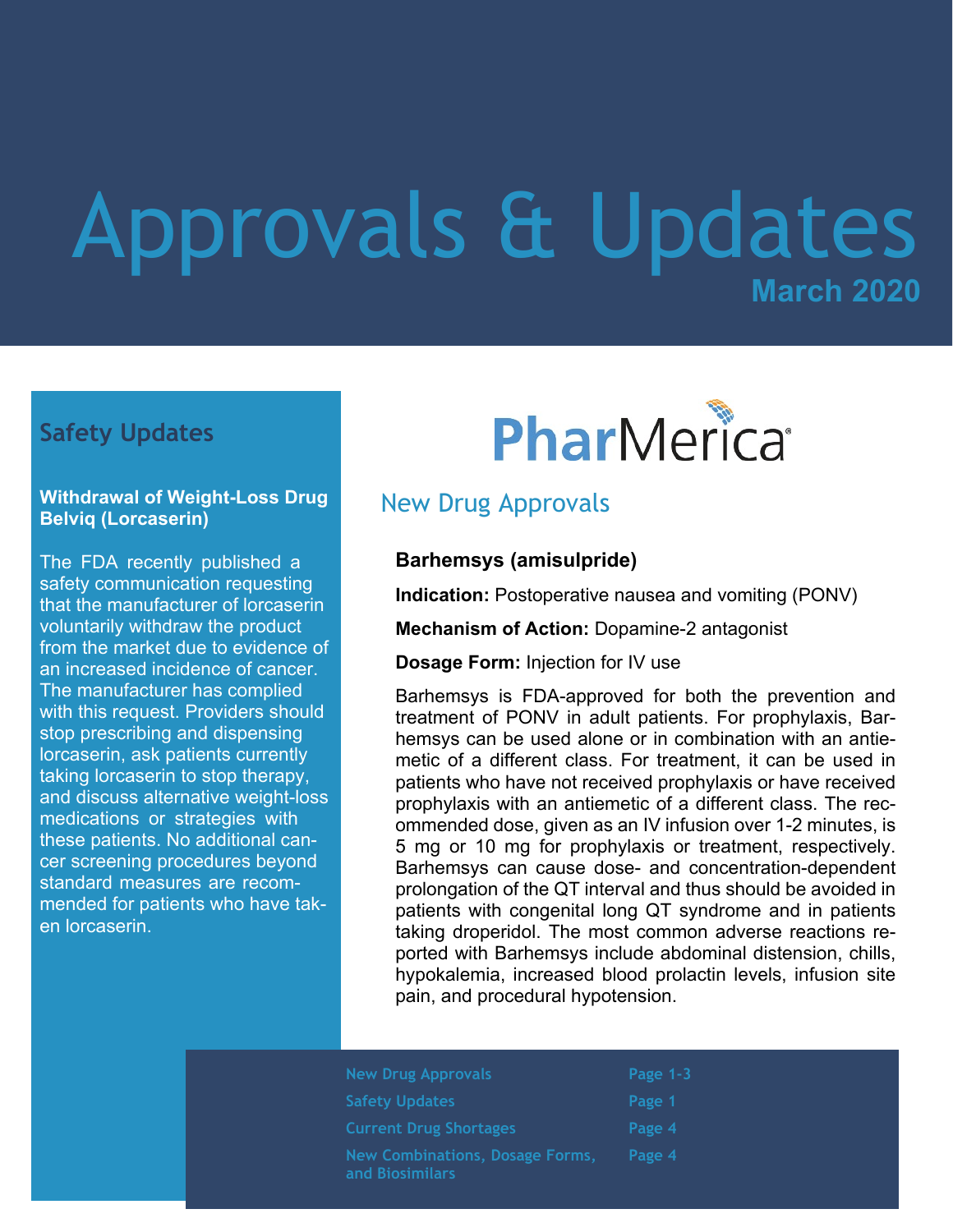#### Page 2

### New Drug Approvals, Continued

#### **Nexletol (bempedoic acid)**

**Indication:** Heterozygous familial hypercholesterolemia (HeFH) or established atherosclerotic cardiovascular disease (ASCVD)

**Mechanism of Action:** Adenosine triphosphate-citrate lyase (ACL) inhibitor

#### **Dosage Form:** Oral tablets

Nexletol is FDA-approved as an adjunct to diet and maximally tolerated statin therapy for adults with HeFH or established ASCVD. It is given at a dose of 180 mg once daily with or without food. Because Nexletol may cause hyperuricemia, uric acid levels and symptoms of hyperuricemia should be monitored periodically, with urate-lowering drugs initiated as needed. Tendon rupture has been reported in patients taking Nexletol. Thus, it should not be used in patients with a history of tendon disorders and should be discontinued at first sign of tendon rupture. Due to an increased risk for statin-related myopathy, concomitant use of Nexletol with simvastatin and pravastatin should be avoided at doses greater than 20 mg and 40 mg, respectively. The most common adverse reactions reported with Nexletol include upper respiratory tract infection, muscle spasms, hyperuricemia, back pain, abdominal pain, bronchitis, pain in extremity, anemia, and elevated liver enzymes.

#### **Nurtec ODT (rimegepant)**

**Indication:** Migraine treatment

**Mechanism of Action:** Calcitonin gene-related peptide antagonist

#### **Dosage Form:** Orally disintegrating tablets

Nurtec ODT is FDA-approved for the acute treatment of migraine with or without aura in adults. It is taken as a 75 mg dose as needed, with no more than one dose per 24-hour period. While there are no dose adjustments required for renal impairment, its use should be avoided in patients with severe hepatic impairment (Child-Pugh C). Patients using Nurtec ODT should be monitored for hypersensitivity reactions and avoid concomitant use of strong CYP3A4 inhibitors, strong and moderate CYP3A inducers, and inhibitors of P-glycoprotein or BCRP. Patients taking moderate CYP3A4 inhibitors should avoid taking a second dose of Nurtec ODT within 48 hours. The most common adverse reaction reported with Nurtec ODT is nausea.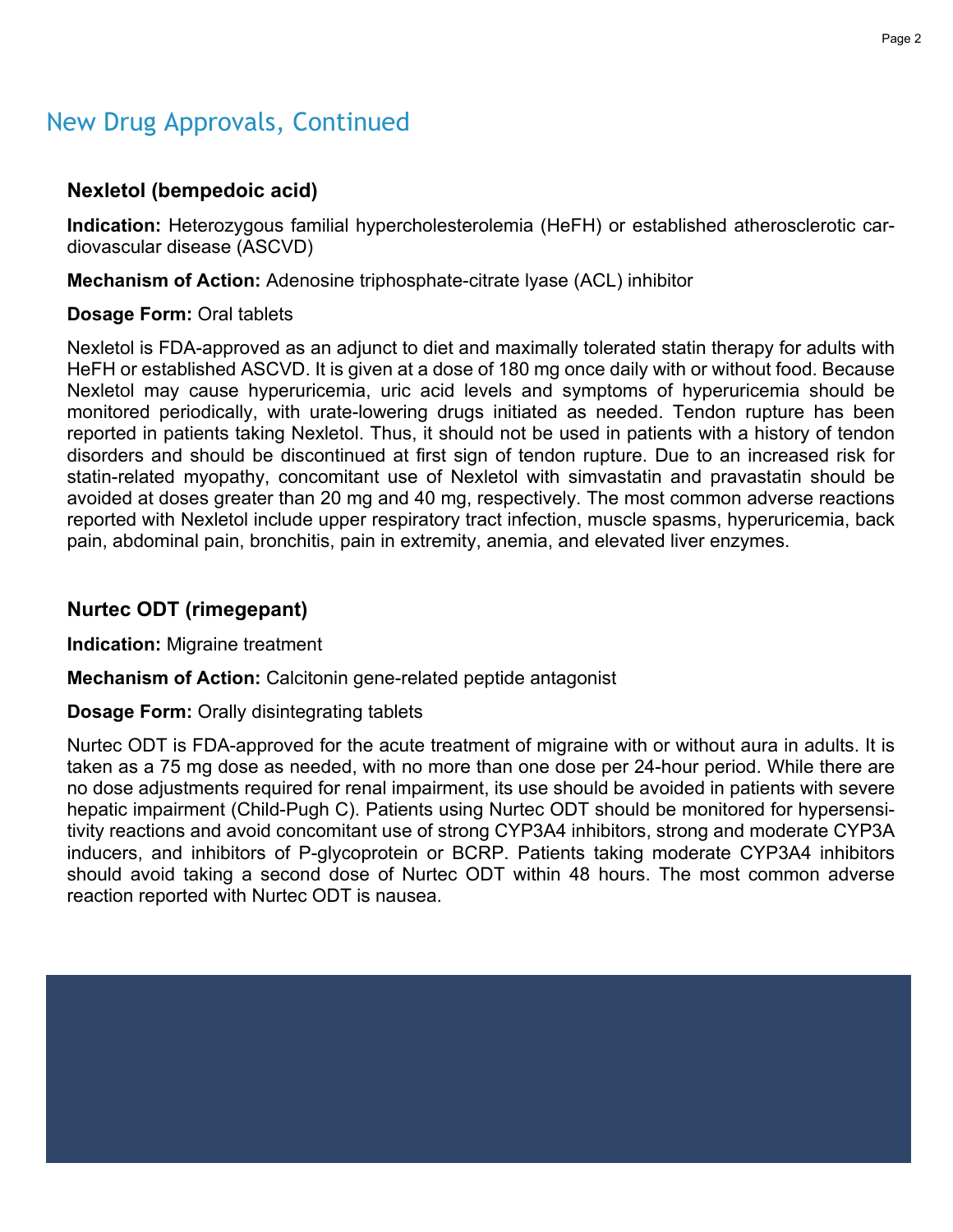## New Drug Approvals, Continued

#### Page 3

#### **Pizensy (lactilol)**

**Indication:** Chronic idiopathic constipation (CIC)

#### **Mechanism of Action:** Osmotic laxative

#### **Dosage Form:** Oral solution

Pizensy is FDA-approved for the treatment of CIC in adult patients. It is given at an initial dose of 20 grams once daily, with the dose reduced to 10 grams once daily in patients with persistent loose stools. It should be given 2 hours after or 2 hours prior to other oral medications. The use of Pizensy is contraindicated in patients with mechanical gastrointestinal obstruction and galactosemia. The most common adverse reactions reported with Pizensy include upper respiratory tract infection, flatulence, diarrhea, increased blood creatinine phosphokinase, abdominal distension, and increased blood pressure.

#### **Vyepti (eptinezumab-jjmr)**

**Indication:** Migraine prevention

**Mechanism of Action:** Calcitonin gene-related peptide antagonist

**Dosage Form:** Injection for IV use

Vyepti is FDA-approved for the prevention of migraine in adults. It is given as a 100 mg dose via IV infusion over 30 minutes every 3 months, with some patients benefiting from a 300 mg dose. Patients receiving Vyepti should be monitored for hypersensitivity reactions. The most common adverse reactions reported with Vyepti include nasopharyngitis and hypersensitivity.

Creighton University Center for Drug Information & Evidence-Based Practice Drug Information Consultation Service

Monday through Friday 7:30am-3:30pm Central 1-800-561-3728 *Voicemail service is available after-hours*

Submit your questions online at: <http://creighton.edu/pharmerica>